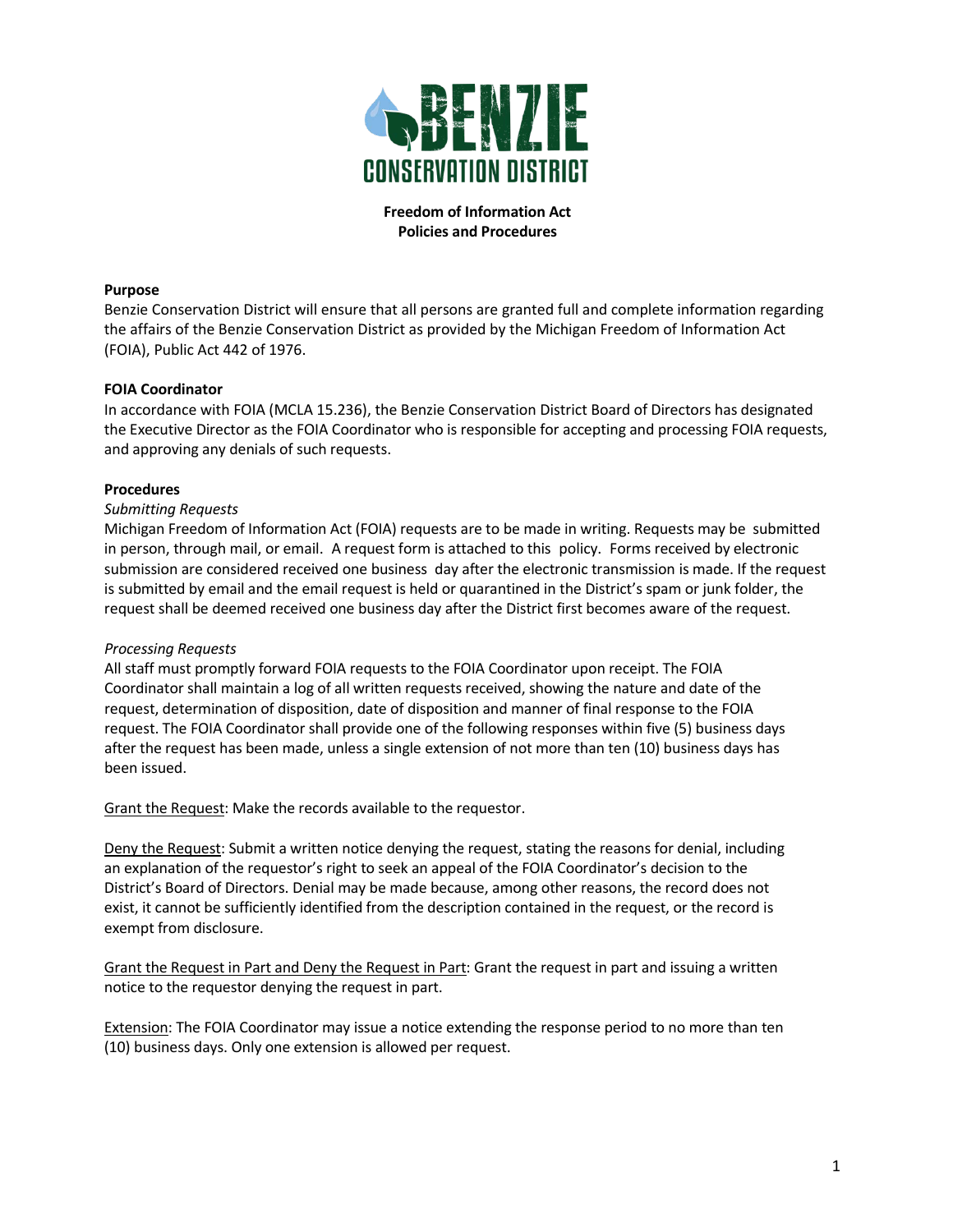## **Fees**

The FOIA permits the District to charge the requestor a fee for labor costs, copies, mailing and other costs associated with responding to the request for public records. If it takes less than fifteen (15) minutes or less than ten (10) copies to respond to the FOIA request, there shall be no fee. For any requests requiring more than fifteen minutes of staff time or more than ten copies, the following fees are as follows:

Labor cost to search, locate, examine, separate and duplicate records: The District will calculate labor costs using the hourly wage of the District's lowest paid employee capable of performing the required task, whether or not they are available or actually perform the labor. Such labor costs shall be estimated and charged in fifteen (15) minute increments. The hourly wage will be based on the District's payroll records for the applicable fiscal year. Labor costs shall also include up to 50% of the hourly wage to partially cover the costs of fringe benefits, not to exceed the actual costs of the benefits.

Services performed by an outside contractor or legal counsel: In the event that the District uses a contract or outside labor to separate and redact exempt material from non-exempt material, it will identify the name of the person or firm who does the work. In such circumstances, the total labor cost charged will not exceed an amount six (6) times the minimum hourly wage in the State of Michigan.

Copying charges: Duplication of public records and documents shall be charged at the rate of \$0.50 per page.

Mailing: The District will charge the actual cost of postage or express service, if requested.

Material Cost: If electronic files are requested and provided, the actual costs of items like CDs, DVDs, flash drives, or other electronic media materials needed to fulfill a request will be charged.

If there is no fee for the request, the record will be sent to the requestor when complete, according to the timelines stated above. If the fee is anticipated to be less than \$50.00, the requestor will be notified that the record will be available in accord with the timelines above, and once the applicable payment is received. If the fee is anticipated to be more than \$50.00, the requestor will be notified that the request will be processed once a deposit equal to 50% of the anticipated fee is received.

If a person submits an affidavit of indigence, stating they are receiving public assistance or sufficiently states facts showing an inability to pay the applicable fee because of indigence, the first \$20.00 of the fee shall be waived.

## **Exemptions to FOIA Requests**

The FOIA Coordinator may exempt from discloser any records identified as exempt from disclosure in Section 13 of the FOIA:

- a. That portion of any public record disclosing a person's social security number.
- b. Information protected under the Family Educational Rights and Privacy Act of 1974.
- c. Minutes of any closed session meeting, discloser of which is prohibited by the Open Meetings Act.
- d. Any other public record, information or material, the disclosure of which is prohibited by law.

#### **Appeal of Denial**

If a person's request for a public record is denied, in whole or in part, the person may file a written appeal. The appeal shall state the word "appeal" and identify the reason or reasons for the reversal of the denial. The FOIA Coordinator will submit the appeal to the District Board of Directors who may reverse or uphold the initial decision, or a combination thereof.

#### **Record Retention**

The FOIA Coordinator shall maintain all FOIA requests on file for a minimum of one (1) year.